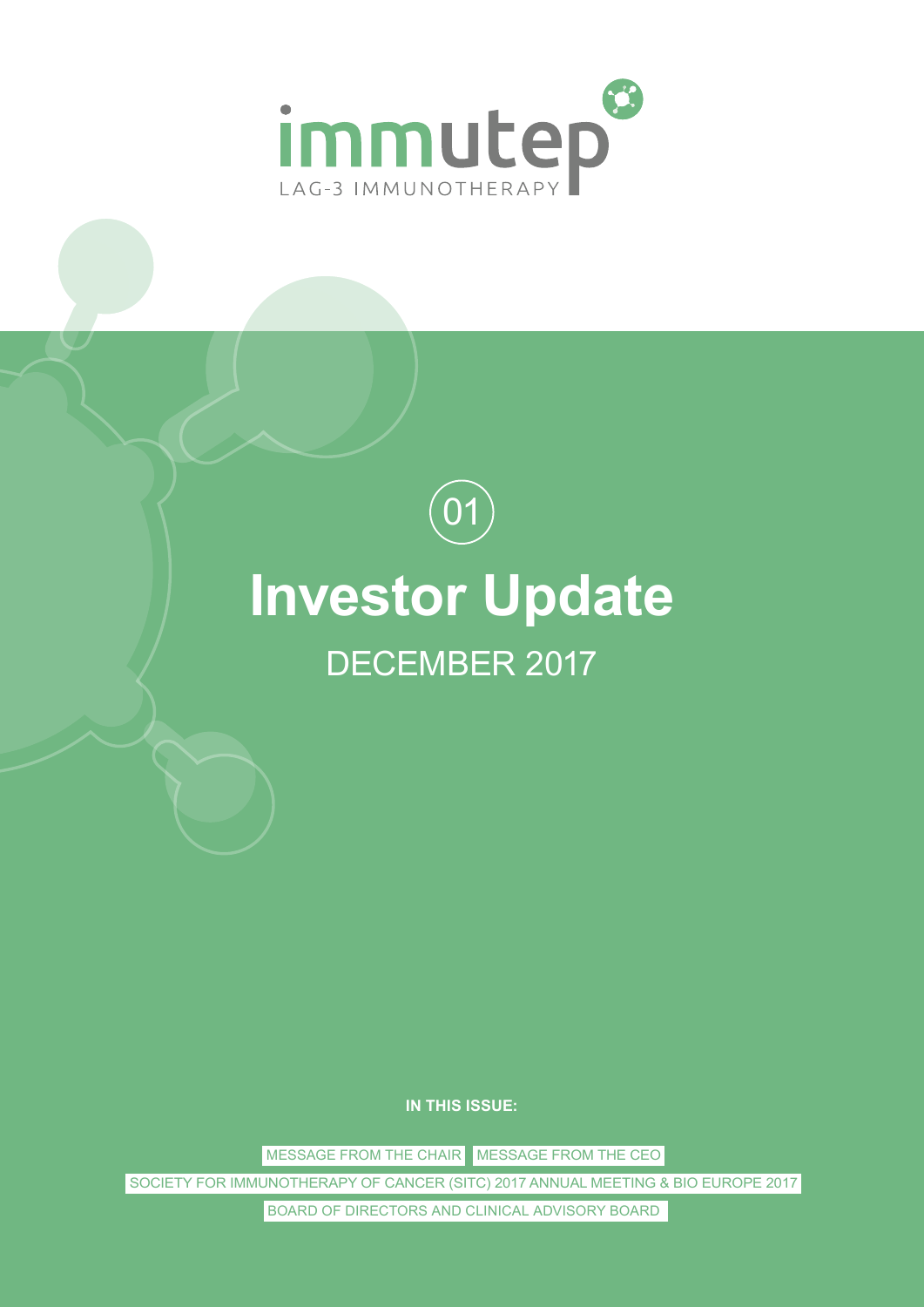

# RUSSELL HOWARD **Message from the Chair**

As your new Company Chairman, I would like to take this opportunity to welcome you to the first edition of our Investor Update (Vol. 22) as Immutep Limited.

It is a privilege to be taking over as Chairman at this exciting time in the Company's journey. I believe my extensive biotechnology industry and capital markets experience, both in Australia and the U.S., will be valuable as I look forward to leading the Company in advancing its innovative portfolio of oncology and autoimmune product candidates.

As a longstanding contributor to the biotechnology industry, there is no greater thrill than bringing novel and innovative treatments to market that prolong and improve patients' quality of life. There is a growing acknowledgment that immunotherapies will play a key role in the future treatment of cancer. The industry is investing heavily in this space, with combination treatments that may have synergistic mechanisms of action garnering the most attention. There are currently over 1,100 active oncology combination trials. As the global leader in LAG-3, Immutep has an enormous opportunity to capitalise on this movement.

I am very confident that we have the right product candidates, industry collaborations and team of professionals to build a highly successful global biotechnology company. I am extremely focused on ensuring we are able to advance our unique combination trials, build on our clinical partnerships, deliver sensible commercial pathways, and enhance shareholder value.

As our focus is now on LAG-3, which already has a close association with the name Immutep, the name change will assist in providing greater visibility for our Company both in the industry and global investment markets. Our CEO, Marc Voigt, and the team have worked tirelessly to build our Company's reputation and pipeline. I would like to thank all of the Immutep employees for their continued efforts.

Lastly, I would also like to acknowledge the excellent job former board members Lucy Turnbull and Albert Wong have done in guiding the Company over the past few years. Immutep is well positioned to take advantage of the multiple growth avenues ahead and I look forward to reporting on our continued progress.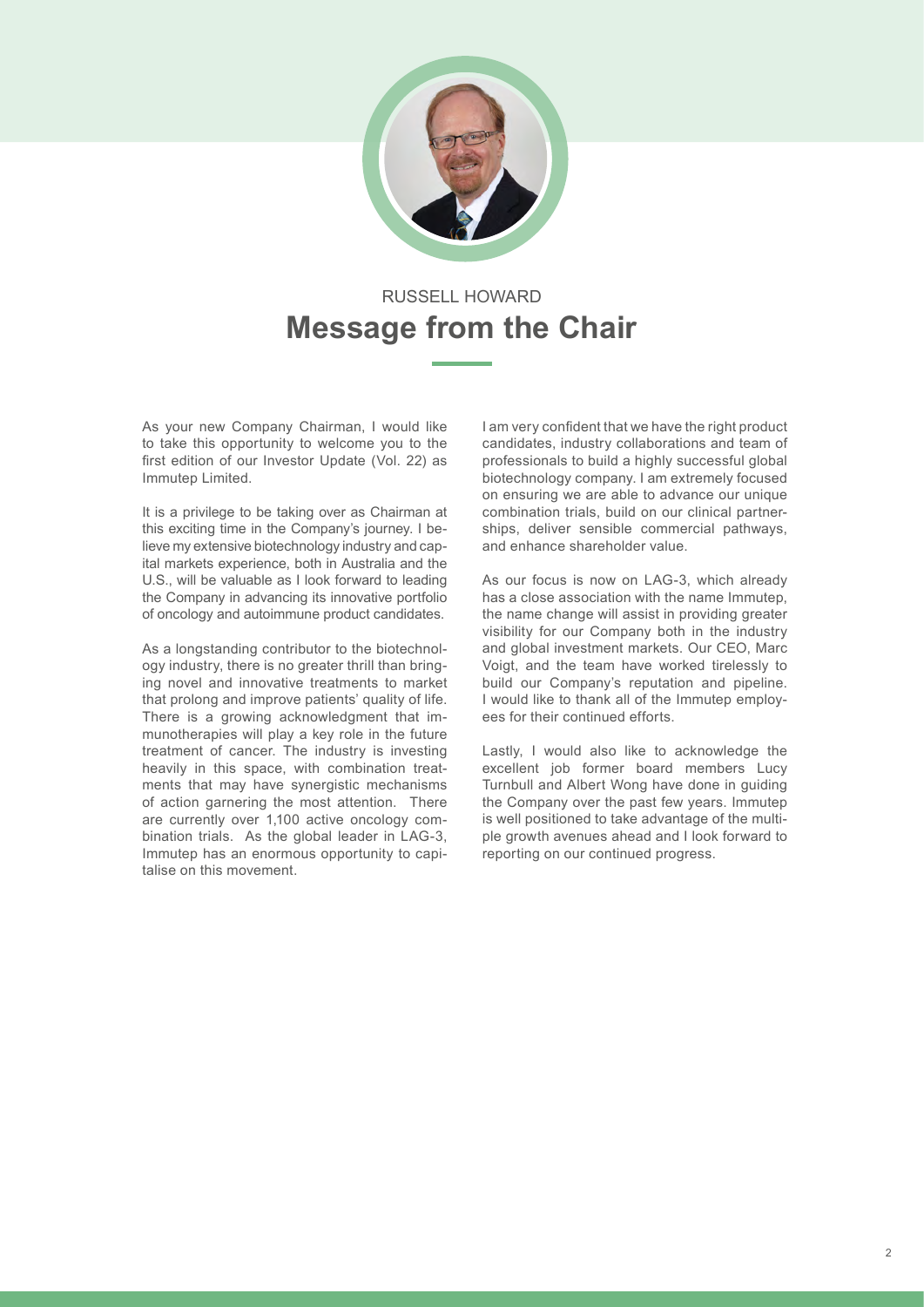

# MARC VOIGT **Message from the CEO**

I would like to take this opportunity to congratulate Russell Howard and Pete Meyers on their appointments as Chair and Deputy Chair of the board of directors, respectively. Both Russell and Pete have broad industry and commercial experience and a collective desire to bring innovation to the health care sector.

I would also like to thank Lucy and Albert for their guidance and counsel over the years, through what has been an important and successful transformation. I wish them both well in their future endeavours.

I am also very excited to deliver my first CEO message under the new Immutep name and logo. The Company has undergone significant change and this represents our successful transformation to a globally recognised leader in LAG-3.

As you may have noticed, we are now referring to our lead LAG-3 product candidate as Eftilagimod Alpha, or 'Efti' for short. This is the International Non-proprietary Name (INN) for LAG-3Ig or IMP321, which is regulated by the World Health Organisation. We will be referring to IMP321 as Efti in future communications.

We recently engaged with the U.S. FDA to discuss an Investigational New Drug Application (IND) for a regulatory pathway for the development of Efti in the United States. We intend to file an IND in the first half of calendar year 2018, which would provide the Company the opportu-nity to commence clinical studies and regulatory interactions in the U.S. in the future. This is an important component of our global commercialisation strategy for Efti.

#### **Intellectual Property**

We continue to work with our pharma partners on their respective programs and in broadening our patent portfolio and global interest in LAG-3.

In November, we announced a new patent from the European Patent Office. Filed as a divisional application, it follows the grant of the European parent patent, which was issued in 2013.

The claims of this new patent are geared toward the use of Immutep's lead candidate Efti in combination with a chemotherapeutic agent for the treatment of cancer.

According to the claims, Efti elicits a monocyte-mediated immune response and is administered before, with, or subsequent to administration of the chemotherapeutic agent. Importantly, these granted claims support the application of Efti in Immutep's AIPAC clinical trial in metastatic breast cancer in Europe.

#### **Business overview**

Operationally, our Australian Phase I clinical trial in metastatic melanoma, TACTI-mel, is progressing well and we presented new data in a poster presentation at the Society for Immunotherapy of Cancer (SITC) 2017 Annual Meeting in the U.S. on November 10, 2017. The findings demonstrated anti-tumour activity when Efti is administered in combination with pembrolizumab.

The SITC poster presentation included data showing tumor reductions in 58% of advanced metastatic melanoma patients in the study, which is extremely encouraging for future clinical indications of Efti as well as combinatory trials.

The third cohort of TACTI-mel is now fully recruited and we expect results from all three cohorts in the first half of 2018. Similarly, recruitment for the randomised phase of our Phase IIb AIPAC trial in metastatic breast cancer is ongoing. In total, 29 out of 34 clinical sites have been activated with the outstanding site activations expected to occur in early calendar 2018.

*[Continued on p. 4]*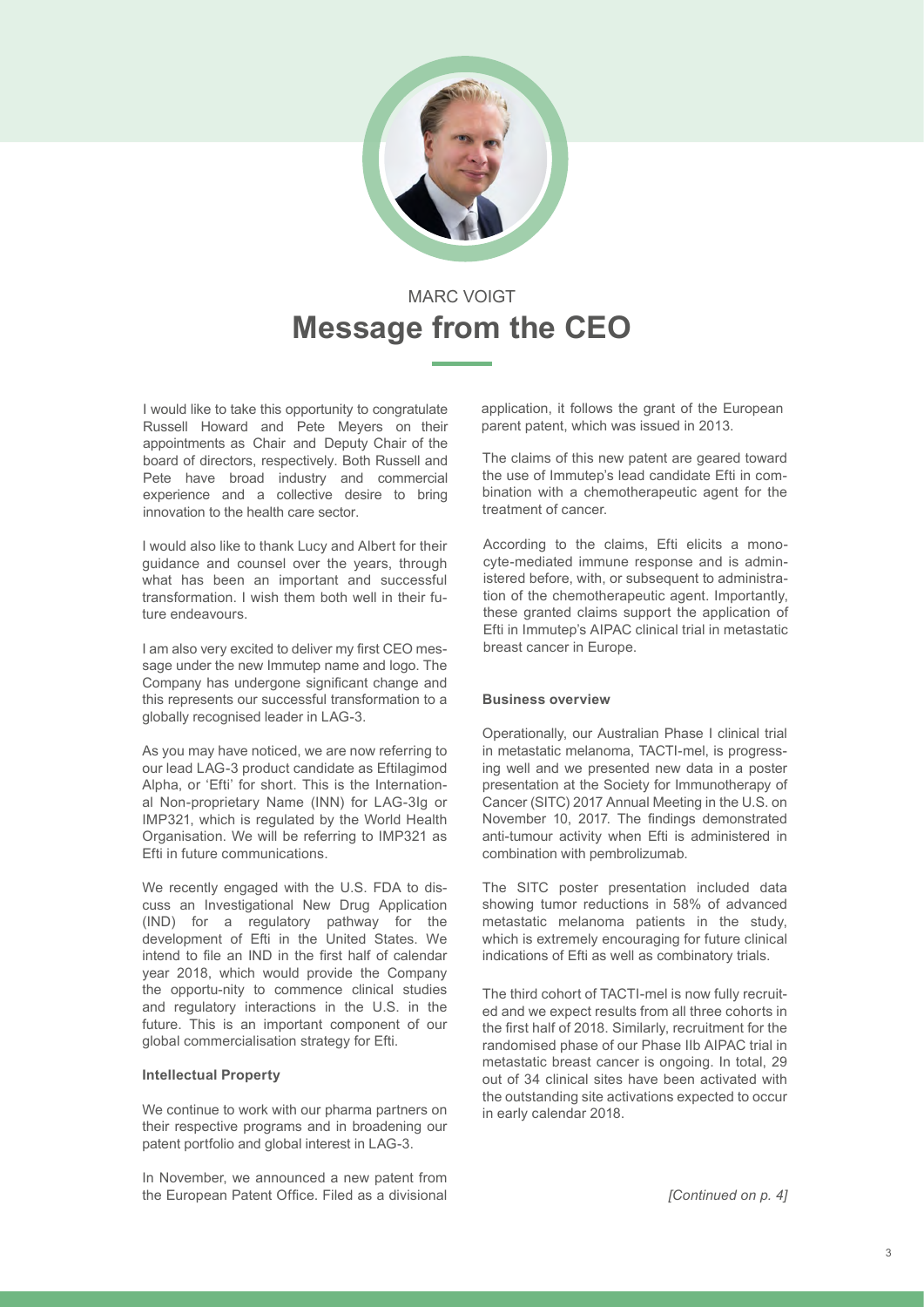### MARC VOIGT **Message from the CEO**

#### *[Continued from p. 3]*

Based on our current assumptions, the 226 patient trial should be fully enrolled by mid calendar 2018. The primary Progression Free Survival (PFS) data readout of this portion of the study could be available as early as the first half of calendar 2019.

The investigator-led INSIGHT clinical trial, which is looking at Efti given as intra-tumoural or intraperitoneal injections, continues to make positive progress. Three patients have already been recruited in this clinical trial and we expect single case data throughout calendar 2018.

We will also keep you updated on relevant industry developments, including pertinent updates from our industry partners. Further to this, I would like to highlight that our partner Novartis again recently increased the number of patients in the Phase I/II trial of LAG525 (Single Agent and in Combination with PDR001in Patients With Advanced Malignancies) by 99 patients to a total of 515 patients. In addition, Novartis are planning a completely new Phase II clinical trial aiming to recruit 160 patients. I believe that this is an encouraging sign for LAG525 (which we refer to as IMP701).

Meanwhile our partner EOC Pharma, an oncology focused affiliate of Eddingpharm that holds the Chinese rights for Efti, continues to leverage the improved clinical and regulatory environment in China and successfully raised US\$32 million in capital from Chinese investors in November 2017. EOC plans to use these funds to commercialize its oncology portfolio, including Efti. This is part of a broader effort to increase access to novel therapies for patients.

We are very encouraged by increasing investment into development of products targeting LAG-3, the immune checkpoint discovered by our CSO, particularly from our licensing partners and look forward to updating you on further progress.

We believe that based on the current levels of investment by the industry (as illustrated in the chart below), LAG-3 is emerging as a very significant immune checkpoint. Six new clinical trials were started, or planned to start, in 2017 by other companies. This includes companies such as Boehringer Ingelheim, Tesaro, and MacroGenics entering the clinic for the first time with their LAG-3 product candidates, while BMS and Novartis commenced new clinical trials for their respective product candidates.



Sources: GlobalData, company websites, clinical trials.gov, and sec.gov \* As of December 11, 2017

*<sup>[</sup>Continued on p. 5]*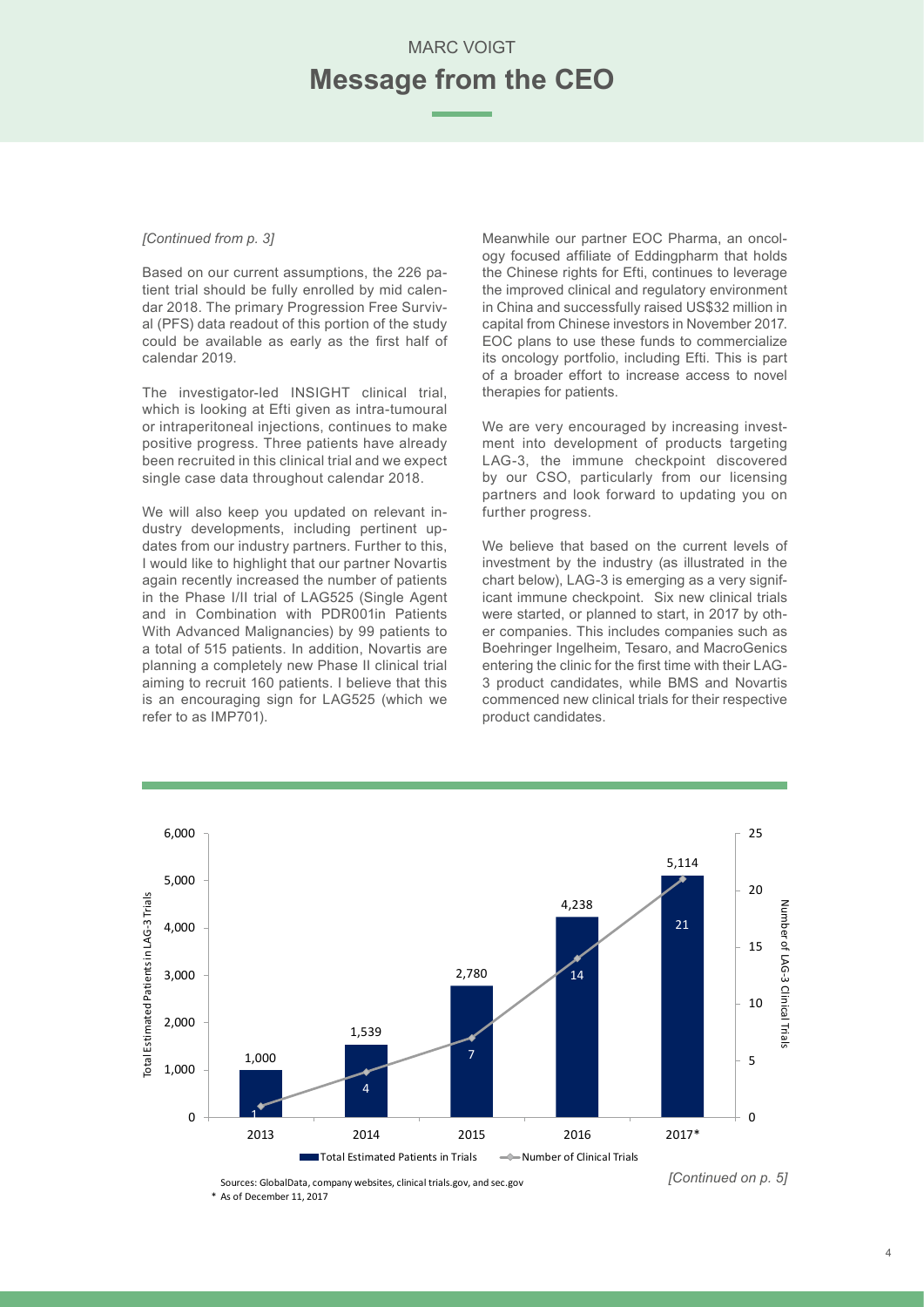### MARC VOIGT **Message from the CEO**

#### *[Continued from p. 4]*

Notably, the CEO of BMS, Dr. Giovanni Caforio, stated during their last earnings call that he is really looking forward to the initiation of registrational studies for their LAG-3 product candidate. Furthermore, Sanofi highlighted REGN3767, the product candidate they are developing with Regeneron, in their recent R&D presentation (December 13, 2017).

Even with the continued investment into LAG-3-related programs by other companies, Immutep remains the global leader in terms of the development of LAG-3 modulating therapeutics, as depicted in the LAG-3 Therapeutic Landscape Overview table below.

On behalf of Immutep Limited, I would like to wish all of our shareholders a happy and prosperous festive season and I look forward to updating you further on our progress in 2018.

| Program                          | Company                      | <b>Preclinical</b> | Phase I | Phase I/ II | <b>Phase II</b> | <b>Phase IIb</b> | <b>Total Estimated</b><br><b>Patients</b> |
|----------------------------------|------------------------------|--------------------|---------|-------------|-----------------|------------------|-------------------------------------------|
| Eftilagimod Alpha Immutep(1).(2) |                              |                    |         |             |                 |                  | 244                                       |
| <b>LAG525</b>                    | Novartis <sup>(3)</sup> ,(4) |                    |         |             |                 |                  | 675                                       |
| Relatlimab                       | BMS <sup>(4)</sup>           |                    |         |             |                 |                  | 3,319                                     |
| <b>REGN3767</b>                  | <b>Regeneron/Sanofi</b>      |                    |         |             |                 |                  | 283                                       |
| <b>TSR-033</b>                   | <b>Tesaro</b>                |                    |         |             |                 |                  | 260                                       |
| <b>MK4280</b>                    | Merck & Co. Inc.             |                    |         |             |                 |                  | 240                                       |
| <b>MGD013</b>                    | <b>Macrogenics</b>           |                    |         |             |                 |                  | 131                                       |
| BI 754111                        | B.I.                         |                    |         |             |                 |                  | 75                                        |
| GSK2831781                       | GSK <sup>(3)</sup>           |                    |         |             |                 |                  | 67                                        |
| <b>IMP761</b>                    | <b>Immutep</b>               |                    |         |             |                 |                  | <b>N/A</b>                                |
| N/A                              | Agenus/Incyte                |                    |         |             |                 |                  | <b>N/A</b>                                |
| N/A                              | Peregrine Pharma.            |                    |         |             |                 |                  | <b>N/A</b>                                |
| N/A                              | <b>RXi Pharmaceuticals</b>   |                    |         |             |                 |                  | <b>N/A</b>                                |
| N/A                              | F-star Bio/ Merck            |                    |         |             |                 |                  | <b>N/A</b>                                |

### **LAG-3 THERAPEUTIC LANDSCAPE OVERVIEW TABLE**

Notes: (1) Includes AIPAC, TACTI-mel, and INSIGHT clinical trial (2) Total estimated patients does not include INSIGHT clinical trial

Sources: GlobalData, company websites, clinical trials.gov, and sec.gov As of December 11, 2017

(3) Immutep partnered program

(4) As of December 11 2017, one clinical trial was still 'planned' and not open for enrollment Indicates product candidate that was developed by Immutep research & development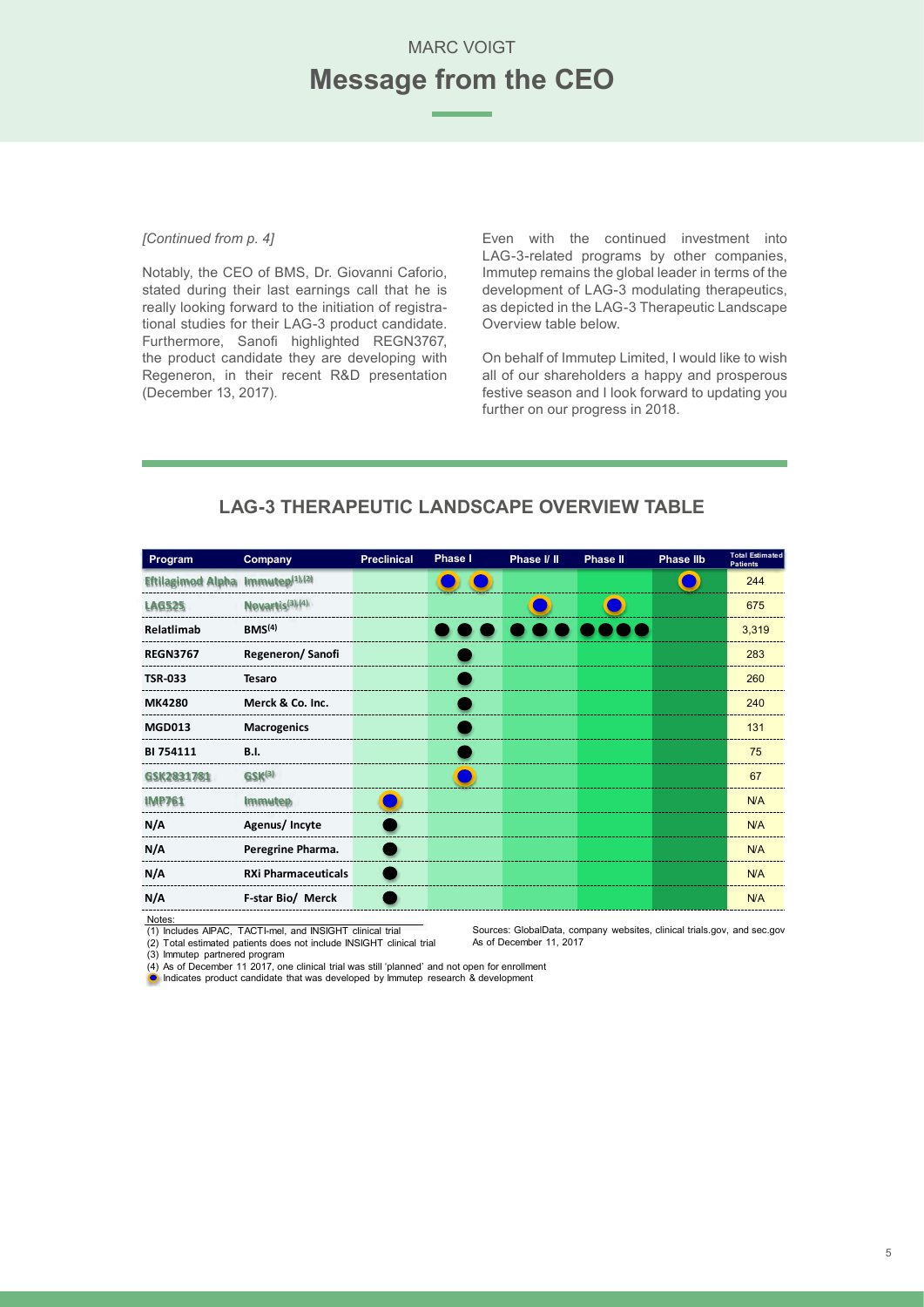

# **SOCIETY FOR IMMUNOTHERAPY OF CANCER (SITC) 2017 ANNUAL MEETING & BIO EUROPE 2017**

In November we attended two important conferences, presented new data from TACTI-mel and engaged in substantive interaction with several key industry players.

While SITC is a key conference in the field of immuno oncology, BioEurope is one of the largest international partnering & business development conferences.





*Pushing the accelerator and releasing the break: testing the soluble LAG-3 protein (IMP321), an antigen presenting cell activator, together with pembrolizumab in unresectable or metastatic melanoma.* 

#### Poster Number P259

Authors: *Victoria Atkinson, Andrew Haydon, Melissa Eastgate, Amitesh Roy, Adnan Khattak, Christian Mueller, Tina Dunkelmann, Chrystelle Brignone, Frederic Triebel*

*Click here to see detailed Poster:* [PDF](http://www.immutep.com/files/content/investor/presentation/2017/2017-11-06_TACTI_SITCposter_final.pdf)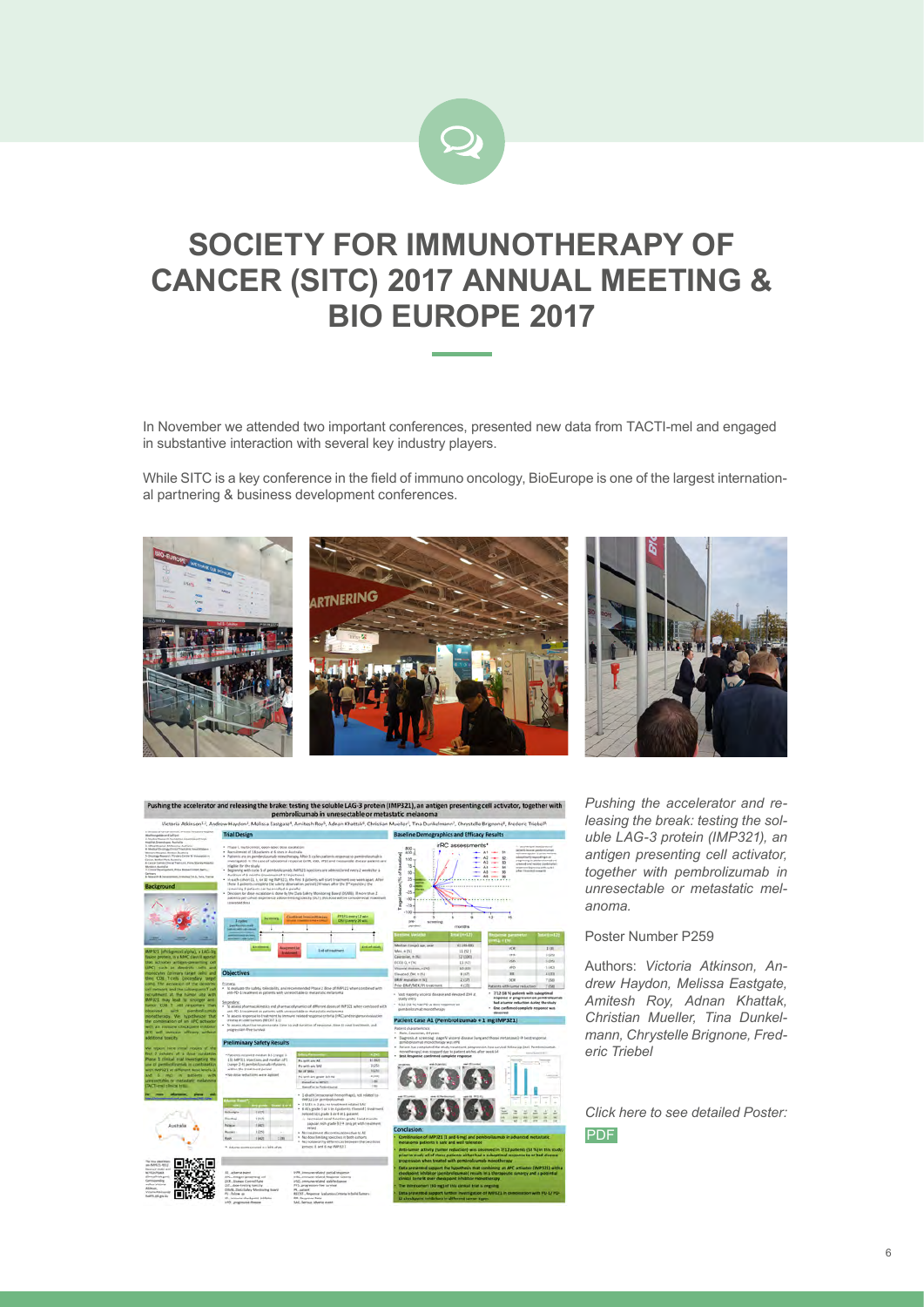

#### **Members of the Immutep Board of Directors are listed below.**



#### RUSSELL HOWARD, PHD **Non-Executive Chairman**

Dr. Russell Howard joined the Board in 2013 and is a highly regarded Australian scientist, executive and entrepreneur with nine patents and over 150 scientific publications to his name. He is currently Chairman of cleantech company Oakbio, Inc., Executive Chairman of NeuClone Pty Ltd and Head of Commercial Strategy, Genomics at Genome.One.

#### PETE MEYERS

#### **Non-Executive Director & Deputy Chairman**

Pete Meyers joined the Board in early 2014. He has had an extensive career in healthcare both in senior industry roles and as an investment banker. He is currently the Chief Financial Officer of Nasdaq-listed Eagle Pharmaceuticals, Inc. and Chairman and President of The Thomas M. Brennan Memorial Foundation.





#### MARC VOIGT

#### **Executive Director & Chief Executive Officer**

Marc Voigt joined the Company as Chief Financial Officer and Chief Business Officer in 2012 and was appointed CEO and Executive Director in 2014. He has extensive experience in the investment and biotechnology sector having worked as an investment manager for Allianz Insurance biotech venture fund, and has held the positions of CFO/CBO at Revotar Biopharmaceuticals AG and Medical Enzymes AG.

#### GRANT CHAMBERLAIN **Non-Executive Director**

Grant Chamberlain joined the Board in August 2017 and practices as a corporate adviser and entrepreneur. With more than 20 years' experience in investment banking and transaction work, he was Head of Mergers & Acquisitions and Financial Sponsors Australia at Bank of America Merrill Lynch until June 2017 and also held senior positions at Nomura Australia and Deutsche Bank. Grant recently joined OneVentures as a Principal in November 2017.

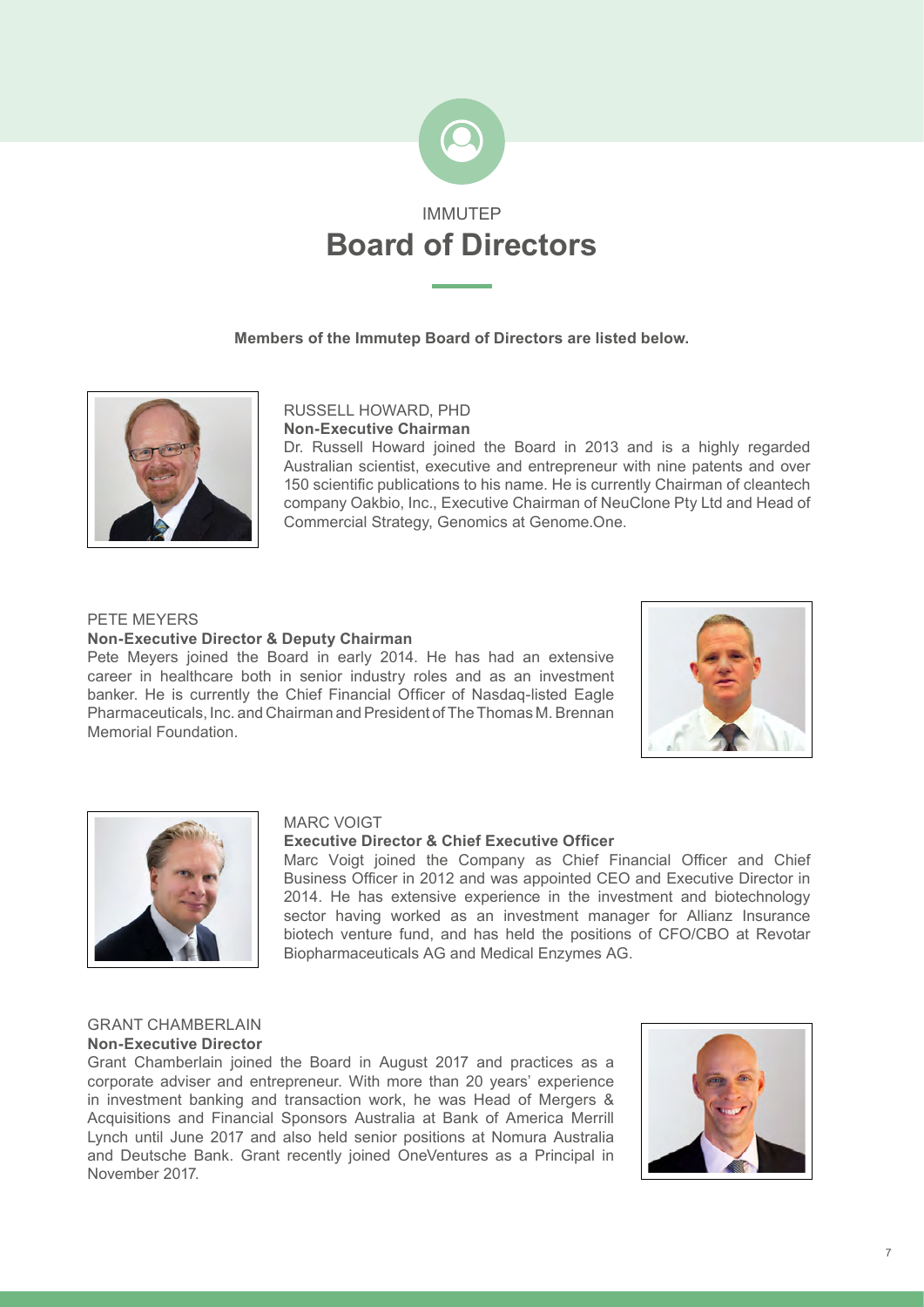

#### **Members of the Immutep Clinical Advisory Board are listed below.**

**Professor Martine J. Piccart**, professor of oncology at the Université Libre de Bruxelles (ULB) and Head of the medicine department at the Institute Jules Bordet, in Brussels, Belgium.

**Doctor Luc Dirix**, Head of Medical Oncology at the Oncology Center at AZ Sint-Augustinus Hospital in Antwerp, Belgium.

**Professor David Cameron**, the Clinical Director and Chair of Oncology at The University of Edinburgh Cancer Research Centre in the UK.

**Doctor Samson Fung** of Fung Consulting in Germany provides strategic and operational assistance to pharmaceutical and biotech companies including Novartis and Bristol-Myers-Squibb. Dr. Fung is the CEO & Managing Director of Volvox Therapeutics.

**Professor Salah-Eddin Al-Batran**, Medical Director at the Institute of Clinical Cancer Research in Frankfurt, Germany.

Read more on Immutep's Advisory Board [here](http://www.immutep.com/about-us/leadership-team.html).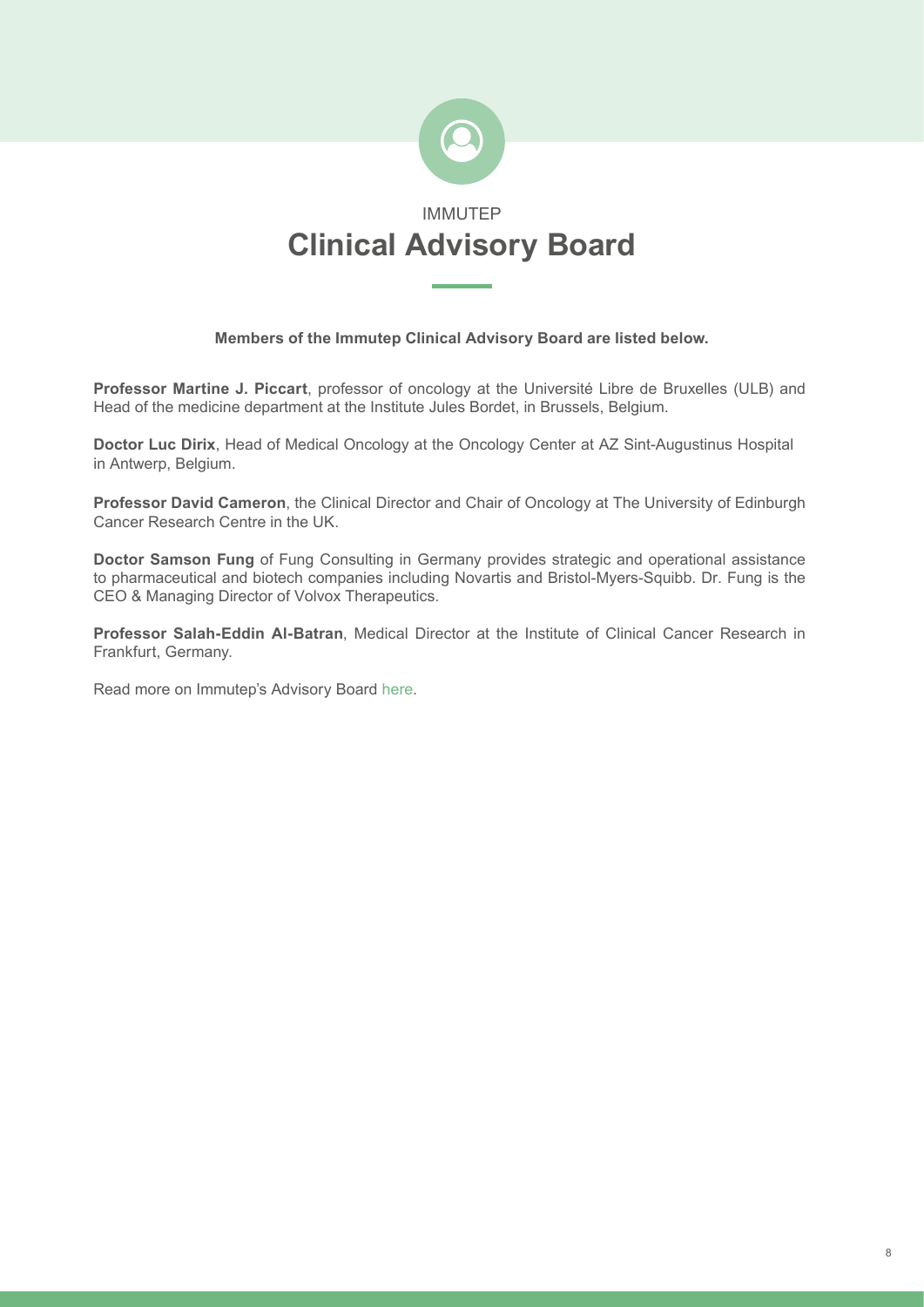

#### January 8th 2018

36th Annual J.P. Morgan Health Care Investor Conference, San Francisco, California, USA

#### [more](http://bit.ly/2xBvH7B)

March 19th 2018 - March 23rd 2018 3rd Annual Immuno-Oncology Summit Europe, Hilton London Canary Wharf, London, UK

Frédéric Triebel speaks on the subject: "LAG-3: Identification & Validation of the Next Generation Checkpoint Pathway"

#### [more](http://www.immuno-oncologyeurope.com/)

May 16th 2018 - May 18th 2018 13th annual Advanced Therapy and Regenerative Medicine Congress 2018, 16 – 18 May, London, UK

Frédéric Triebel speaks on the subject: "LAG-3: the next immune checkpoint after CTLA-4 and PD-1/PDL-1?"

#### [more](http://www.terrapinn.com/congress/advanced-therapies-regenerative-medicine/)

May 24th 2018 - May 25th 2018 3rd Annual Advances in Immuno-Oncology Congress, 24 - 25 May 2018, London, UK

Frédéric Triebel speaks on the subject:

"Two ACTIve Immunotherapies in melanoma (TACTI-mel): results of a phase I trial with metastatic melanoma patients treated with a soluble LAG-3 receptor (LAG-3Ig or eftilagimod alpha) as an antigen presenting (APC) activator combined with pembrolizumab."

#### [more](https://www.immunooncology-congress.com/)

June 1st 2018 - June 5th 2018 2018 ASCO Annual Meeting, McCormick Place, Chicago, IL, USA

### [more](https://am.asco.org/
) [more](https://am.asco.org/)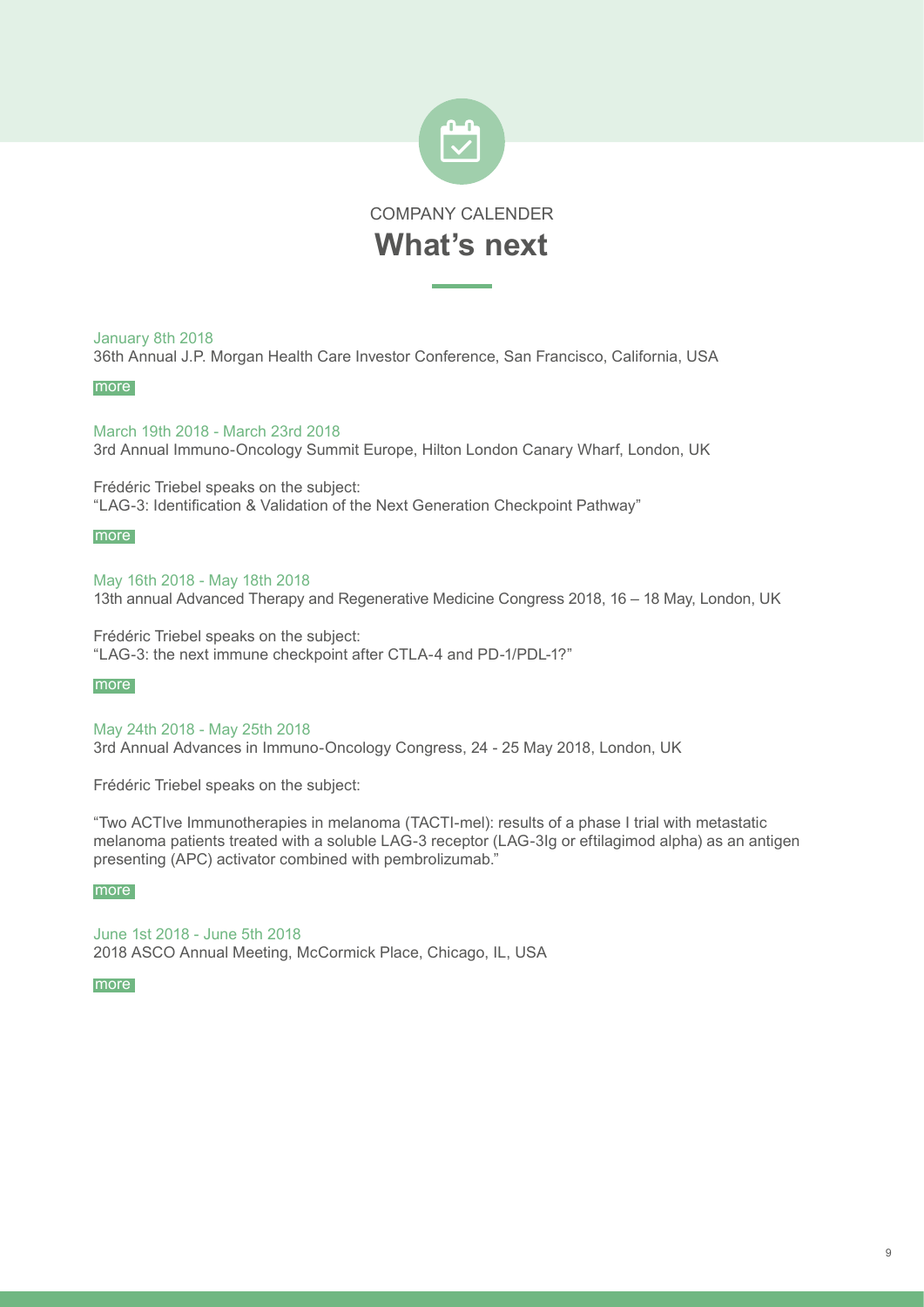

**Listings** Australian Securities Exchange (ASX), NASDAQ

**Stock Codes** ASX: IMM, NASDAQ: IMMP

**Issued Capital – Ordinary Shares** 2.36 billion (as of Dec 14, 2017)

**Market Capitalisation** A\$56.4 million (US\$43.2 million) (as of Dec 14, 2017)

**Issued ADR's ~**7.2 million (as of Dec 14, 2017)

**Cash & Term Deposits**  $\sim$  A\$15.0 million (as of Dec 8, 2017)

### **Board of Directors**

**Russell J Howard, PhD** Non-executive Chairman

**Mr Marc Voigt** Executive Director and Chief Executive Officer

**Mr Pete A Meyers** Non-executive Director

**Grant Chamberlain** Non-executive Director

### **Senior Management**

**Prof Dr Frédéric Triebel** Chief Medical Officer and Chief Scientific Officer

**Deanne Miller** Chief Operating Officer, General Counsel and Company Secretary

**www.immutep.com**